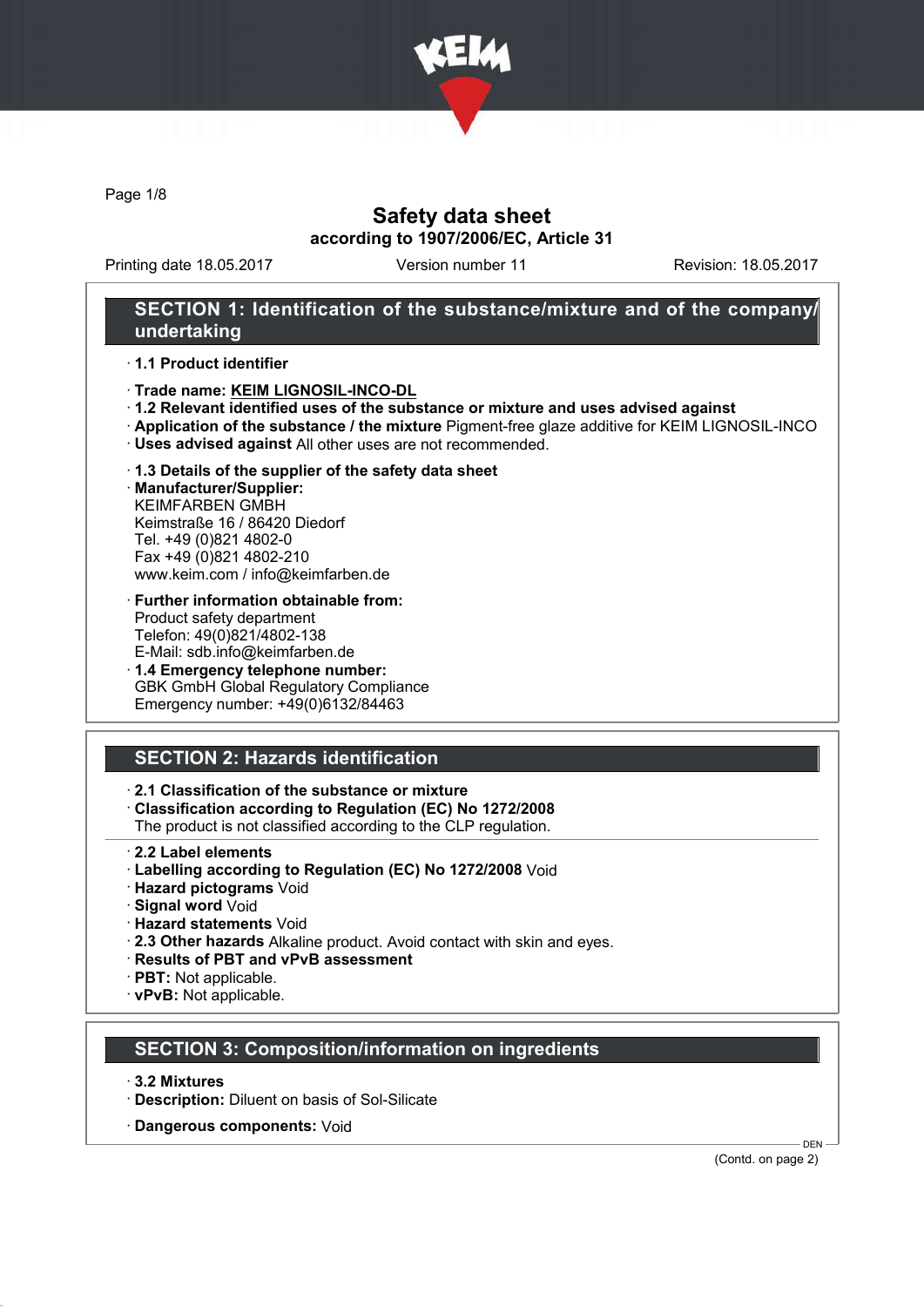

Page 2/8

## Safety data sheet according to 1907/2006/EC, Article 31

Printing date 18.05.2017 Version number 11 Revision: 18.05.2017

Trade name: KEIM LIGNOSIL-INCO-DL

(Contd. of page 1)

# SECTION 4: First aid measures

- · 4.1 Description of first aid measures General information: No special measures required. When seeing the doctor we suggest to present this safety data sheet. · After inhalation: Supply fresh air; consult doctor in case of complaints. · After skin contact: Immediately wash with water and soap and rinse thoroughly. Do not use solvents or thinners. If skin irritation continues, consult a doctor. · After eye contact: Rinse opened eye for several minutes under running water. Then consult a doctor. · After swallowing: Rinse mouth and throat well with water. Do not induce vomiting; call for medical help immediately. · 4.2 Most important symptoms and effects, both acute and delayed No further relevant information available. · 4.3 Indication of any immediate medical attention and special treatment needed No further relevant information available. SECTION 5: Firefighting measures · 5.1 Extinguishing media · Suitable extinguishing agents: Product itself does not burn. Co-ordinate fire-fighting measures to the fire surroundings. · 5.2 Special hazards arising from the substance or mixture In case of fire, the following can be released: silicon dioxid (SiO2) carbon oxide (COx) · 5.3 Advice for firefighters · Protective equipment: Wear self-contained respiratory protective device. · Additional information Dispose of fire debris and contaminated fire fighting water in accordance with official regulations. In case of fire do not breathe smoke, fumes and vapours. SECTION 6: Accidental release measures
	- · 6.1 Personal precautions, protective equipment and emergency procedures Ensure adequate ventilation

Avoid contact with skin and eyes.

Respect the protection rules (see section 7 a. 8).

· 6.2 Environmental precautions: Do not allow product to reach sewage system or any water course. Follow local governmental rules and regulations.

(Contd. on page 3)

 $-$  DEN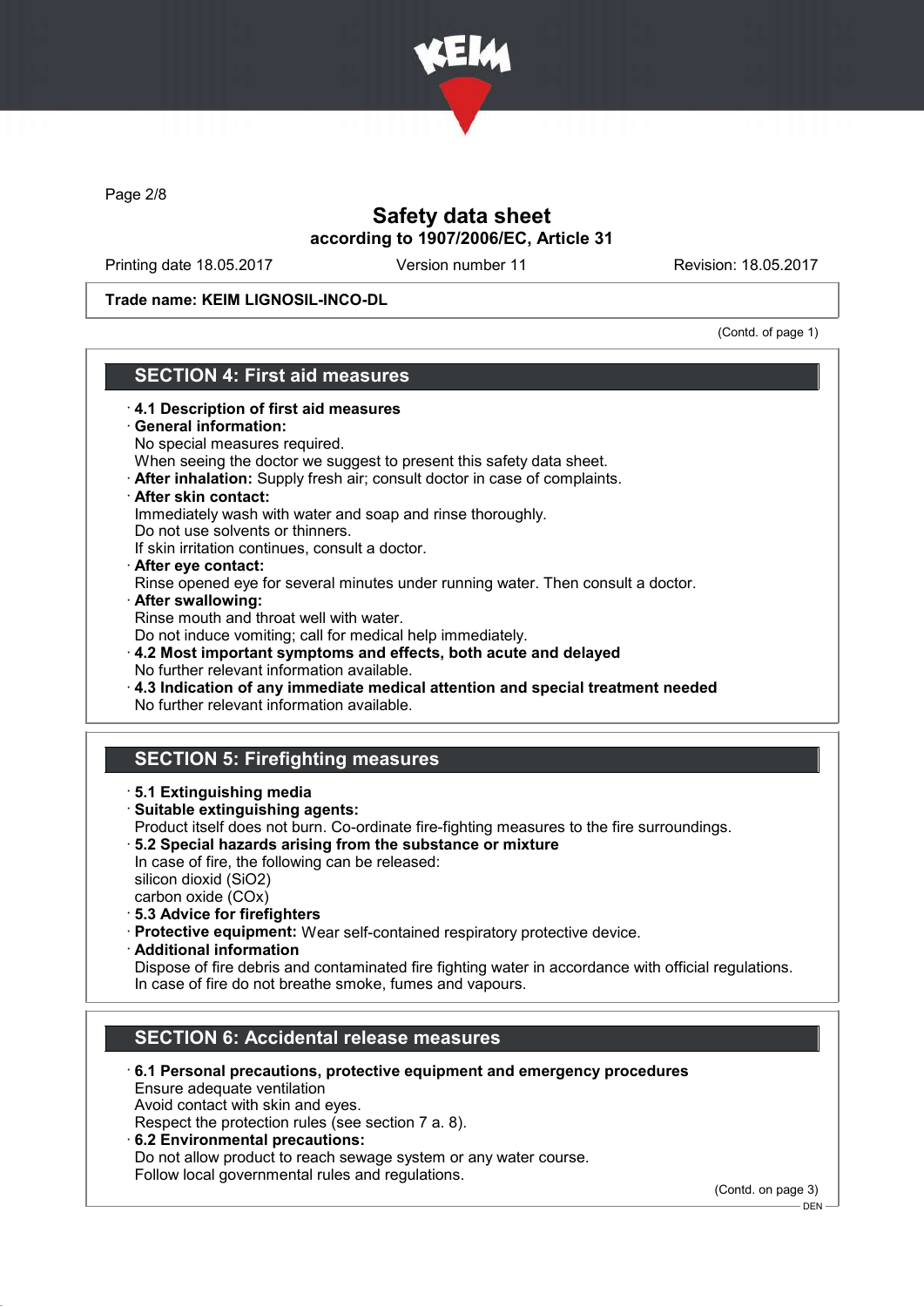

Page 3/8

# Safety data sheet according to 1907/2006/EC, Article 31

Printing date 18.05.2017 Version number 11 Revision: 18.05.2017

#### Trade name: KEIM LIGNOSIL-INCO-DL

| (Contd. of page 2)<br>6.3 Methods and material for containment and cleaning up:<br>Absorb with liquid-binding material (sand, diatomite, acid binders, universal binders, sawdust).<br>Dispose of the material collected according to regulations.<br>Flush rests with sufficient amount of water.<br>Clear contaminated areas thoroughly.<br>6.4 Reference to other sections<br>See Section 7 for information on safe handling.<br>See Section 8 for information on personal protection equipment.<br>See Section 13 for disposal information. |
|-------------------------------------------------------------------------------------------------------------------------------------------------------------------------------------------------------------------------------------------------------------------------------------------------------------------------------------------------------------------------------------------------------------------------------------------------------------------------------------------------------------------------------------------------|
| <b>SECTION 7: Handling and storage</b>                                                                                                                                                                                                                                                                                                                                                                                                                                                                                                          |
| · 7.1 Precautions for safe handling<br>Keep receptacles tightly sealed.<br>Avoid contact with skin and eyes.<br>Do not inhale aerosols.<br>See item 8 for information about suitable protective equipment and technical precautions. Respect<br>the protection rules.<br>· Information about fire - and explosion protection:<br>Cool endangered receptacles with water spray.                                                                                                                                                                  |
| 2.2 Conditions for safe storage, including any incompatibilities<br>· Storage:<br>Requirements to be met by storerooms and receptacles:<br>Store only in unopened original receptacles.<br>Keep in the original containers in a cool and dry place.<br>· Information about storage in one common storage facility: Do not store together with acids.<br>· Further information about storage conditions:<br>Protect from frost.<br>Protect from heat and direct sunlight.<br>Store in cool, dry conditions in well sealed receptacles.           |
| Storage class: 12<br>.7.3 Specific end use(s) No further relevant information available.                                                                                                                                                                                                                                                                                                                                                                                                                                                        |
| <b>SECTION 8: Exposure controls/personal protection</b>                                                                                                                                                                                                                                                                                                                                                                                                                                                                                         |
| 8.1 Control parameters<br>Ingredients with limit values that require monitoring at the workplace:<br>The product does not contain any relevant quantities of materials with critical values that have to be<br>monitored at the workplace.<br>· Additional information: The lists valid during the making were used as basis.                                                                                                                                                                                                                   |
| 8.2 Exposure controls<br>· Personal protective equipment:<br>· General protective and hygienic measures:<br>Avoid contact with the eyes and skin.<br>Do not inhale aerosols.                                                                                                                                                                                                                                                                                                                                                                    |

(Contd. on page 4)

 $-$  DEN -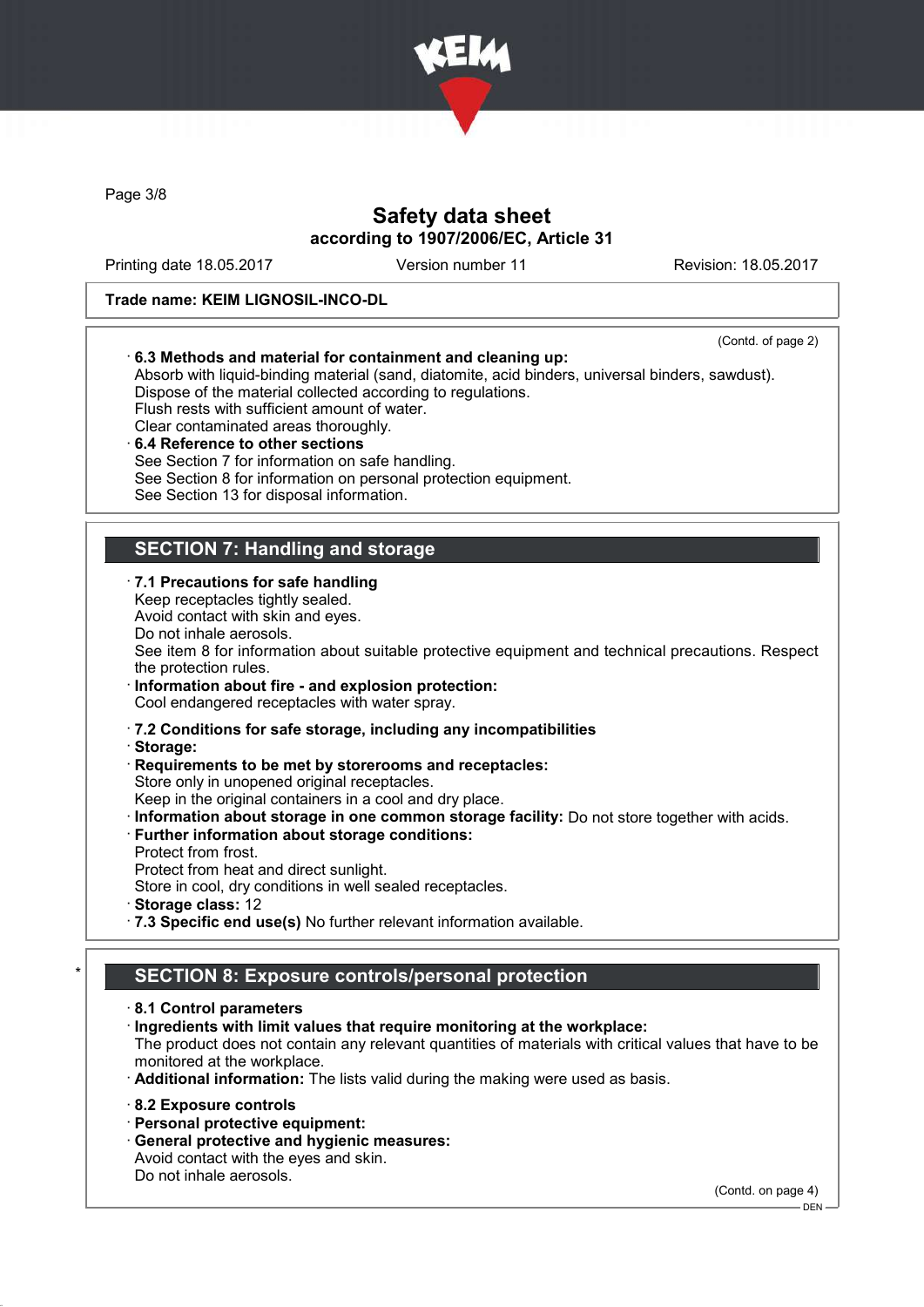

Page 4/8

## Safety data sheet according to 1907/2006/EC, Article 31

Printing date 18.05.2017 Version number 11 Revision: 18.05.2017

#### Trade name: KEIM LIGNOSIL-INCO-DL

| (Contd. of page 3)<br>Wash hands before breaks and at the end of work.<br>Immediately remove all soiled and contaminated clothing<br><b>Respiratory protection:</b><br>Use suitable respiratory protective device only when aerosol or mist is formed.<br>Filter: P<br>· Protection of hands: Protective gloves<br>· Material of gloves<br>suitable material e.g.:<br>Butyl rubber, BR<br>Recommended thickness of the material: $\geq 0.5$ mm<br>The selection of the suitable gloves does not only depend on the material, but also on further marks<br>of quality and varies from manufacturer to manufacturer. As the product is a preparation of several<br>substances, the resistance of the glove material can not be calculated in advance and has therefore<br>to be checked prior to the application.<br>Penetration time of glove material<br>Value for the permeation: Level $\geq 6$ (480 min)<br>The determined penetration times according to EN 374 part III are not performed under practical<br>conditions. Therefore a maximum wearing time, which corresponds to 50% of the penetration time,<br>is recommended.<br>The exact break trough time has to be found out by the manufacturer of the protective gloves and<br>has to be observed.<br>Eye protection: Safety glasses<br>· Body protection: Protective work clothing |          |                |  |  |  |
|--------------------------------------------------------------------------------------------------------------------------------------------------------------------------------------------------------------------------------------------------------------------------------------------------------------------------------------------------------------------------------------------------------------------------------------------------------------------------------------------------------------------------------------------------------------------------------------------------------------------------------------------------------------------------------------------------------------------------------------------------------------------------------------------------------------------------------------------------------------------------------------------------------------------------------------------------------------------------------------------------------------------------------------------------------------------------------------------------------------------------------------------------------------------------------------------------------------------------------------------------------------------------------------------------------------------------------------------------|----------|----------------|--|--|--|
|                                                                                                                                                                                                                                                                                                                                                                                                                                                                                                                                                                                                                                                                                                                                                                                                                                                                                                                                                                                                                                                                                                                                                                                                                                                                                                                                                  |          |                |  |  |  |
|                                                                                                                                                                                                                                                                                                                                                                                                                                                                                                                                                                                                                                                                                                                                                                                                                                                                                                                                                                                                                                                                                                                                                                                                                                                                                                                                                  |          |                |  |  |  |
|                                                                                                                                                                                                                                                                                                                                                                                                                                                                                                                                                                                                                                                                                                                                                                                                                                                                                                                                                                                                                                                                                                                                                                                                                                                                                                                                                  |          |                |  |  |  |
|                                                                                                                                                                                                                                                                                                                                                                                                                                                                                                                                                                                                                                                                                                                                                                                                                                                                                                                                                                                                                                                                                                                                                                                                                                                                                                                                                  |          |                |  |  |  |
|                                                                                                                                                                                                                                                                                                                                                                                                                                                                                                                                                                                                                                                                                                                                                                                                                                                                                                                                                                                                                                                                                                                                                                                                                                                                                                                                                  |          |                |  |  |  |
|                                                                                                                                                                                                                                                                                                                                                                                                                                                                                                                                                                                                                                                                                                                                                                                                                                                                                                                                                                                                                                                                                                                                                                                                                                                                                                                                                  |          |                |  |  |  |
|                                                                                                                                                                                                                                                                                                                                                                                                                                                                                                                                                                                                                                                                                                                                                                                                                                                                                                                                                                                                                                                                                                                                                                                                                                                                                                                                                  |          |                |  |  |  |
|                                                                                                                                                                                                                                                                                                                                                                                                                                                                                                                                                                                                                                                                                                                                                                                                                                                                                                                                                                                                                                                                                                                                                                                                                                                                                                                                                  |          |                |  |  |  |
|                                                                                                                                                                                                                                                                                                                                                                                                                                                                                                                                                                                                                                                                                                                                                                                                                                                                                                                                                                                                                                                                                                                                                                                                                                                                                                                                                  |          |                |  |  |  |
|                                                                                                                                                                                                                                                                                                                                                                                                                                                                                                                                                                                                                                                                                                                                                                                                                                                                                                                                                                                                                                                                                                                                                                                                                                                                                                                                                  |          |                |  |  |  |
|                                                                                                                                                                                                                                                                                                                                                                                                                                                                                                                                                                                                                                                                                                                                                                                                                                                                                                                                                                                                                                                                                                                                                                                                                                                                                                                                                  |          |                |  |  |  |
| · Limitation and supervision of exposure into the environment See Section 12 and 6.2                                                                                                                                                                                                                                                                                                                                                                                                                                                                                                                                                                                                                                                                                                                                                                                                                                                                                                                                                                                                                                                                                                                                                                                                                                                             |          |                |  |  |  |
|                                                                                                                                                                                                                                                                                                                                                                                                                                                                                                                                                                                                                                                                                                                                                                                                                                                                                                                                                                                                                                                                                                                                                                                                                                                                                                                                                  |          |                |  |  |  |
|                                                                                                                                                                                                                                                                                                                                                                                                                                                                                                                                                                                                                                                                                                                                                                                                                                                                                                                                                                                                                                                                                                                                                                                                                                                                                                                                                  |          |                |  |  |  |
|                                                                                                                                                                                                                                                                                                                                                                                                                                                                                                                                                                                                                                                                                                                                                                                                                                                                                                                                                                                                                                                                                                                                                                                                                                                                                                                                                  |          |                |  |  |  |
| <b>SECTION 9: Physical and chemical properties</b>                                                                                                                                                                                                                                                                                                                                                                                                                                                                                                                                                                                                                                                                                                                                                                                                                                                                                                                                                                                                                                                                                                                                                                                                                                                                                               |          |                |  |  |  |
|                                                                                                                                                                                                                                                                                                                                                                                                                                                                                                                                                                                                                                                                                                                                                                                                                                                                                                                                                                                                                                                                                                                                                                                                                                                                                                                                                  |          |                |  |  |  |
| 9.1 Information on basic physical and chemical properties                                                                                                                                                                                                                                                                                                                                                                                                                                                                                                                                                                                                                                                                                                                                                                                                                                                                                                                                                                                                                                                                                                                                                                                                                                                                                        |          |                |  |  |  |
| <b>General Information</b>                                                                                                                                                                                                                                                                                                                                                                                                                                                                                                                                                                                                                                                                                                                                                                                                                                                                                                                                                                                                                                                                                                                                                                                                                                                                                                                       |          |                |  |  |  |
| · Appearance:                                                                                                                                                                                                                                                                                                                                                                                                                                                                                                                                                                                                                                                                                                                                                                                                                                                                                                                                                                                                                                                                                                                                                                                                                                                                                                                                    |          |                |  |  |  |
| Form:<br>Fluid                                                                                                                                                                                                                                                                                                                                                                                                                                                                                                                                                                                                                                                                                                                                                                                                                                                                                                                                                                                                                                                                                                                                                                                                                                                                                                                                   |          |                |  |  |  |
| Colour:<br>whitish, transparent                                                                                                                                                                                                                                                                                                                                                                                                                                                                                                                                                                                                                                                                                                                                                                                                                                                                                                                                                                                                                                                                                                                                                                                                                                                                                                                  | · Odour: | Characteristic |  |  |  |

· Odour threshold: Not determined.  $\cdot$  pH-value at 20 °C:  $\sim$ 11\* · Change in condition Melting point/freezing point: Undetermined. Initial boiling point and boiling range:  $\sim$ 100  $^\circ\mathrm{C}$ · Flash point: Not applicable. · Flammability (solid, gas): Not applicable. · Ignition temperature: Not determined. · Decomposition temperature: Not determined.

(Contd. on page 5)

DEN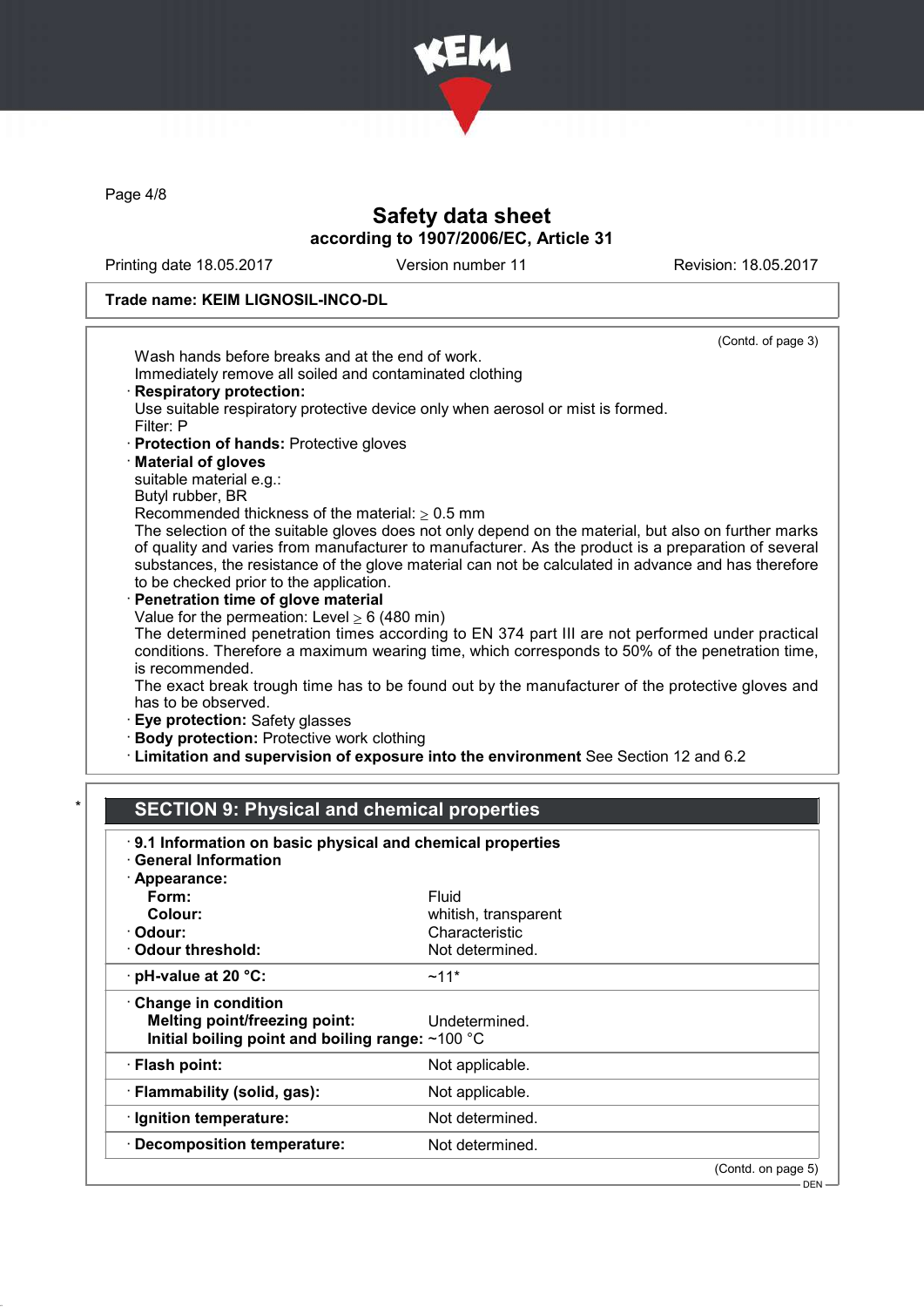

Page 5/8

# Safety data sheet according to 1907/2006/EC, Article 31

Printing date 18.05.2017 Version number 11 Revision: 18.05.2017

Trade name: KEIM LIGNOSIL-INCO-DL

|                                           | (Contd. of page 4)                                                              |
|-------------------------------------------|---------------------------------------------------------------------------------|
| · Auto-ignition temperature:              | Product is not selfigniting.                                                    |
| <b>Explosive properties:</b>              | Product does not present an explosion hazard.                                   |
| <b>Explosion limits:</b>                  |                                                                                 |
| Lower:                                    | Not applicable.                                                                 |
| Upper:                                    | Not applicable.                                                                 |
| $\cdot$ Oxidising properties              | Not applicable.                                                                 |
| Vapour pressure at 20 °C:                 | $~23$ hPa                                                                       |
| $\cdot$ Density at 20 °C:                 | 1.1-1.2 $\frac{\text{m}}{\text{s}}$ g/cm <sup>3</sup>                           |
| · Relative density                        | Not determined.                                                                 |
| · Vapour density                          | Not applicable.                                                                 |
| <b>Evaporation rate</b>                   | Not determined.                                                                 |
| · Solubility in / Miscibility with        |                                                                                 |
| water:                                    | miscible                                                                        |
| · Partition coefficient: n-octanol/water: | Not determined.                                                                 |
| · Viscosity:                              |                                                                                 |
| Dynamic at 20 °C:                         | 400-700* mPas                                                                   |
| Kinematic:                                | Not determined.                                                                 |
| $\cdot$ 9.2 Other information             | * The values are for freshly produced material and may<br>change with the time. |

### SECTION 10: Stability and reactivity

· 10.1 Reactivity No further relevant information available.

- · 10.2 Chemical stability Stable under normal conditions of storage and use.
- · Thermal decomposition / conditions to be avoided:
- No decomposition if used according to specifications.
- · 10.3 Possibility of hazardous reactions No dangerous reactions known.
- · 10.4 Conditions to avoid No further relevant information available.
- · 10.5 Incompatible materials: Acids
- · 10.6 Hazardous decomposition products:
- No hazardous decomposition products if stored and handled as prescribed.

# **SECTION 11: Toxicological information**

- · 11.1 Information on toxicological effects
- · Acute toxicity Based on available data, the classification criteria are not met.
- · Primary irritant effect:
- · Skin corrosion/irritation Frequent persistent contact with the skin may cause skin irritation.
- · Serious eye damage/irritation In case of longer exposure, irritating effect is possible.
- · during inhalation: Irritant effect possible.
- · during swallowing: Irritant effect possible

(Contd. on page 6)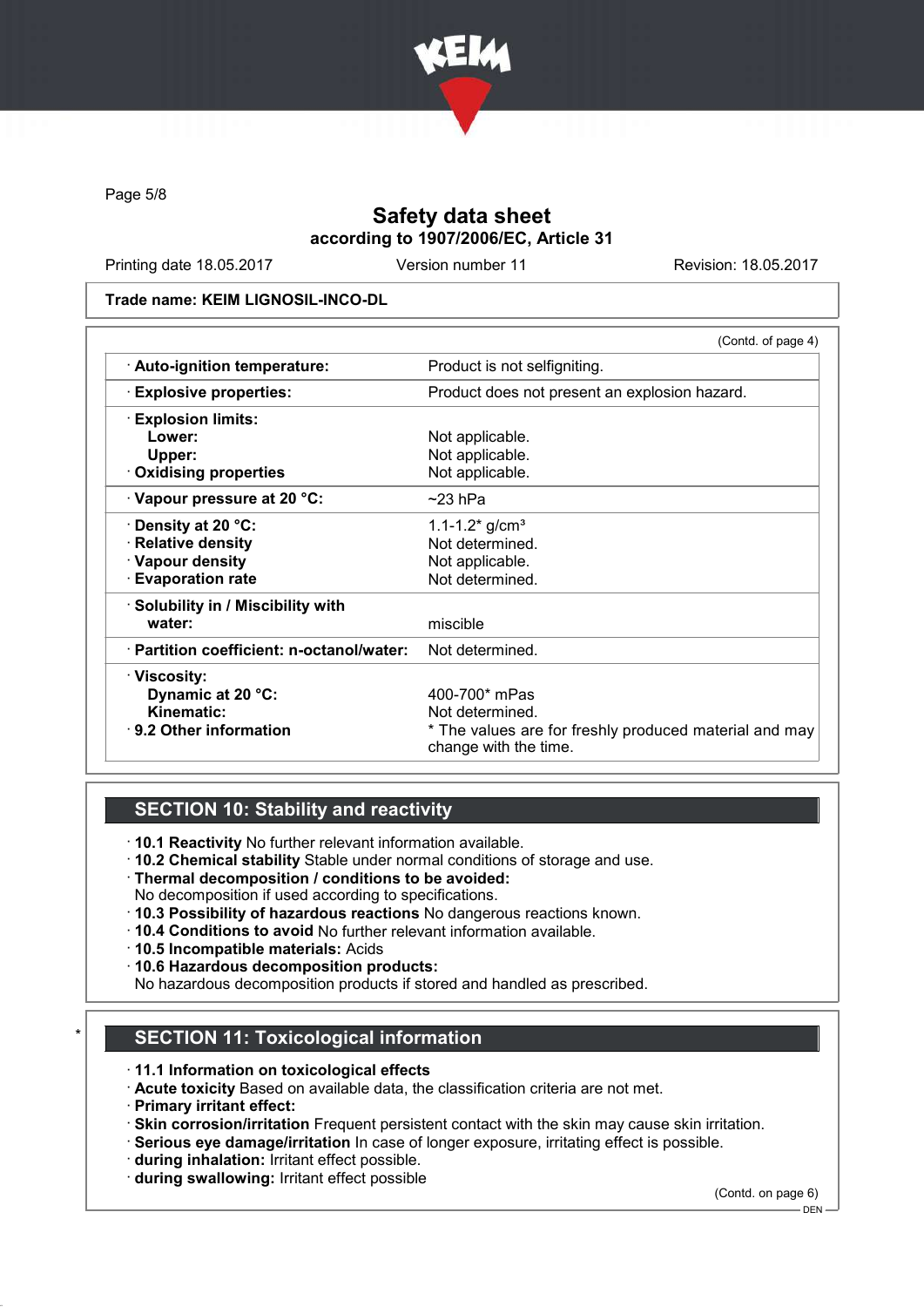

Page 6/8

### Safety data sheet according to 1907/2006/EC, Article 31

Printing date 18.05.2017 Version number 11 Revision: 18.05.2017

#### Trade name: KEIM LIGNOSIL-INCO-DL

- (Contd. of page 5)
- · Respiratory or skin sensitisation Based on available data, the classification criteria are not met. · Other information (about experimental toxicology):
- Experimental analysis are not available.

The product was not tested. The statements on toxicology have been derived from the properties of the individual components.

· CMR effects (carcinogenity, mutagenicity and toxicity for reproduction) not applicable

· Germ cell mutagenicity Based on available data, the classification criteria are not met.

· Carcinogenicity Based on available data, the classification criteria are not met.

· Reproductive toxicity Based on available data, the classification criteria are not met.

· STOT-single exposure Based on available data, the classification criteria are not met.

- · STOT-repeated exposure Based on available data, the classification criteria are not met.
- · Aspiration hazard Based on available data, the classification criteria are not met.

# **SECTION 12: Ecological information**

- · 12.1 Toxicity
- · Aquatic toxicity: No further relevant information available.
- · 12.2 Persistence and degradability No further relevant information available.
- · 12.3 Bioaccumulative potential No further relevant information available.
- · 12.4 Mobility in soil No further relevant information available.
- · Additional ecological information:
- · AOX-indication:

According to our standard of knowledge the product does not contain any organic bounded halogen. The product has no influence on the waste water's AOX-value.

· According to the formulation contains the following heavy metals and compounds from the EU guideline NO. 2006/11/EC:

According to our current data base the product does not consist of any heavy metals or substances of EU-directives 76/464/EWG.

General notes:

At present there are no ecotoxicological assessments.

Do not allow product to reach ground water, water course or sewage system.

- Water hazard class 1 (German Regulation) (Self-assessment): slightly hazardous for water
- · 12.5 Results of PBT and vPvB assessment
- · PBT: Not applicable.
- · vPvB: Not applicable.
- · 12.6 Other adverse effects No further relevant information available.

## SECTION 13: Disposal considerations

- · 13.1 Waste treatment methods
- **Recommendation**

Disposal must be made according to official regulations.

Must not be disposed with household garbage. Do not allow product to reach sewage system.

#### · European waste catalogue

08 01 12 waste paint and varnish other than those mentioned in 08 01 11

(Contd. on page 7)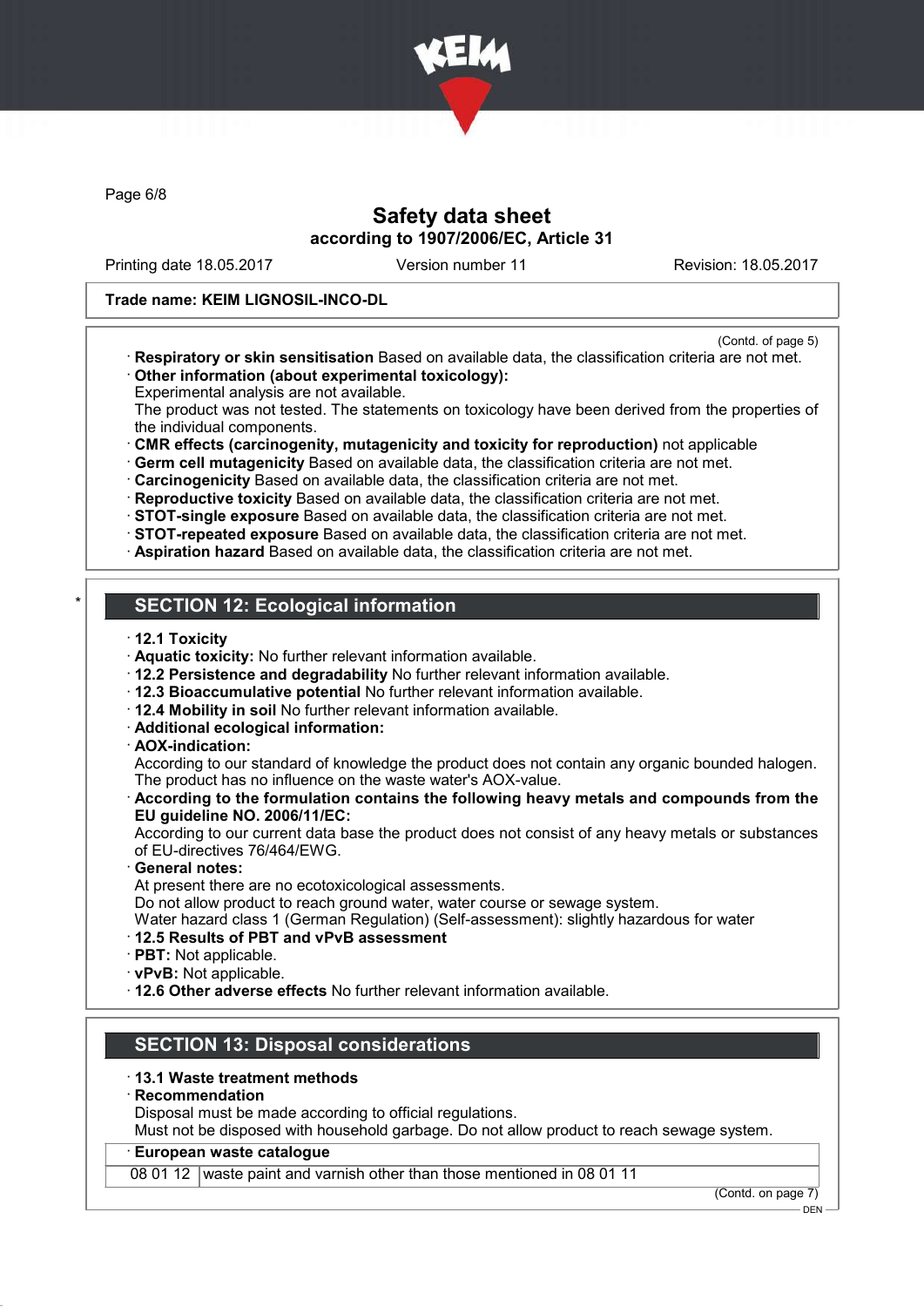

Page 7/8

## Safety data sheet according to 1907/2006/EC, Article 31

Printing date 18.05.2017 Version number 11 Revision: 18.05.2017

Trade name: KEIM LIGNOSIL-INCO-DL

(Contd. of page 6)

· Uncleaned packaging:

· Recommendation: Disposal must be made according to official regulations.

· Recommended cleansing agents: Water, if necessary with cleansing agents.

| <b>SECTION 14: Transport information</b>                                   |                                                               |  |  |  |
|----------------------------------------------------------------------------|---------------------------------------------------------------|--|--|--|
| $\cdot$ 14.1 UN-Number<br>· ADR, IMDG, IATA                                | Void                                                          |  |  |  |
| 14.2 UN proper shipping name<br>· ADR, IMDG, IATA                          | Void                                                          |  |  |  |
| 14.3 Transport hazard class(es)                                            |                                                               |  |  |  |
| · ADR, IMDG, IATA<br>· Class                                               | Void                                                          |  |  |  |
| ⋅ 14.4 Packing group<br>· ADR, IMDG, IATA                                  | Void                                                          |  |  |  |
| ⋅14.5 Environmental hazards:<br>· Marine pollutant:                        | No                                                            |  |  |  |
| 14.6 Special precautions for user                                          | Not applicable.                                               |  |  |  |
| 14.7 Transport in bulk according to Annex II<br>of Marpol and the IBC Code | Not applicable.                                               |  |  |  |
| · Transport/Additional information:                                        | No dangerous good in sense of these transport<br>regulations. |  |  |  |
| · UN "Model Regulation":                                                   | Void                                                          |  |  |  |

### **SECTION 15: Regulatory information**

· 15.1 Safety, health and environmental regulations/legislation specific for the substance or mixture

· Directive 2012/18/EU

· Named dangerous substances - ANNEX I None of the ingredients is listed.

· National regulations:

· Waterhazard class: Water hazard class 1 (Self-assessment): slightly hazardous for water.

· Other regulations, limitations and prohibitive regulations

· Substances of very high concern (SVHC) according to REACH, Article 57 not applicable

· Product-Code/Giscode: BSW10

· 15.2 Chemical safety assessment: A Chemical Safety Assessment has not been carried out.

(Contd. on page 8)

DEN